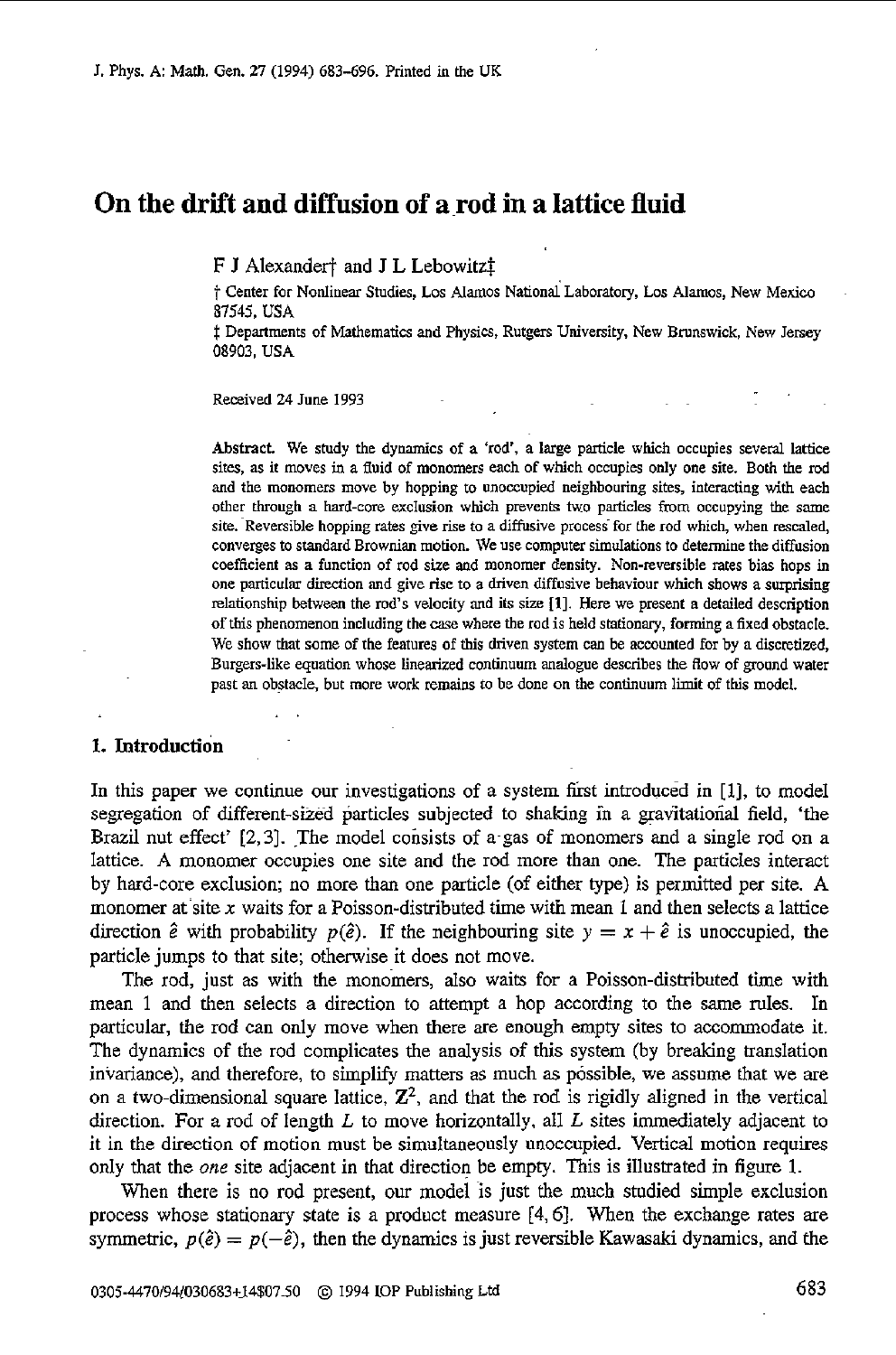

**Figure 1.** Rod dynamics. The rod  $(L = 2)$  may move down or to the left only.

stationary measure remains a Gibbs measure for a system of hard particles even with a rod present. It is easy to verify that the only correlations in this measure come **from** the direct hard-core exclusion of monomers from the sites occupied by the rod. This is so even for a finite density of rods as long **as** they **all** remain vertically aligned. When the exchange rates are not symmetric, however, the process is no longer reversible, and the Gibbs measure is no longer **stationary** under the dynamics. In particular, if we look at the distribution of monomers **as seen** from the rod; the density will be non-uniform and correlated.

We chose the asymmetry (driving field) to be perpendicular to the rod axis. Previous computer simulations [I] of this model showed a surprising relationship between the net velocity of the rod (average displacement in the field direction per unit time) and its length in the stationary state. Beyond a certain length (which depends on jump rates  $p(\hat{e})$  and monomer density  $\rho_0$ ), longer rods moved *faster*! This behaviour is certainly counterintuitive, since we expect the exclusion rule to inhibit the motion of long rods more than that of short rods.

In this paper we study both the diffusive and driven versions of.this model. In section **2**  we show that when the jump rates are symmetric, the motion of the rod converges to Brownian motion. From computer simulations we determine the corresponding diffusion constant **as** a function of rod length. In section **3** we consider the driven, asymmetric case and present results of new, more comprehensive simulations. We also consider the case of a fixed rod corresponding to flow around **an** obstacle. We then show in section **4** that certain features of this system, can be described well by a lattice Burgers' equation. **A** calculation of the density profile for weak asymmetry is given in the appendix.

# **2.** Diffusion

In this section we consider symmetric jump rates:  $p(\pm \hat{e}_1) = p(\pm \hat{e}_2) = \frac{1}{4}$ . These give rise to purely diffusive motion. We examine three cases.

*Single Particle.* Consider the motion of a single particle, either a monomer or rod, with no other particles present on the lattice. This particle executes a simple random walk, and the resulting motion is diffusive with mean-square displacement  $\langle (\Delta r)^2 \rangle = D_0 t$ , where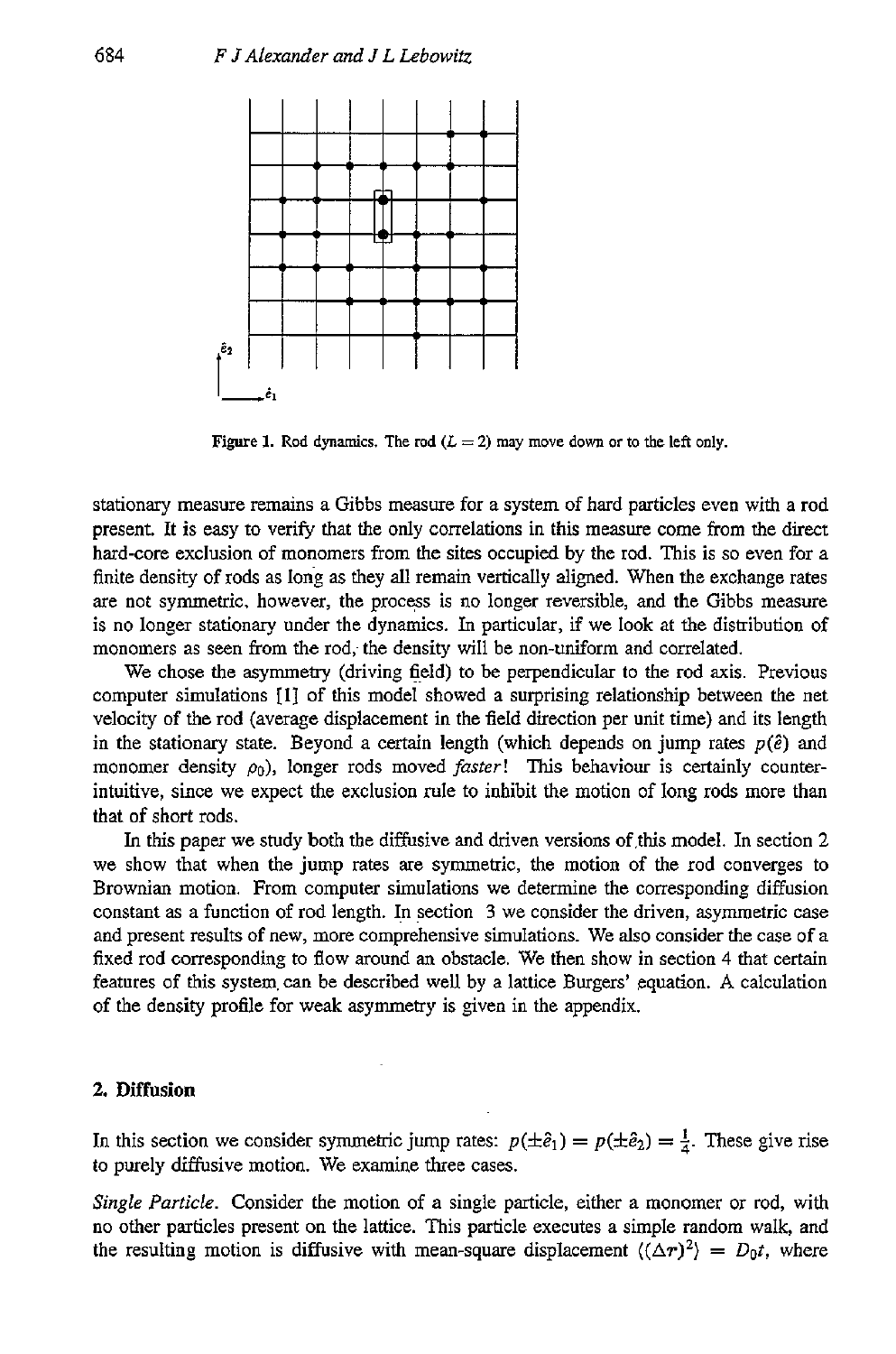*DO* is the diffusion constant. Upon rescaling, this process converges to standard Brownian motion [5].

*Tagged Monomer.* Next consider the case of one tagged *monomer* in a 'sea of monomers' with density  $\rho_0$ ; i.e. the rod with  $L = 1$ . The tagged particle is no longer able to execute a simple random **walk** because of the exclusion effects of the other monomers. One expects that the motion of the tagged particle is still diffusive, but with a reduced ( $\rho_0$ -dependent) diffusion constant  $D(\rho_0)$ . This is indeed the case, including convergence to Brownian motion, but it is by no means trivial to prove [6,7].

As a first approximation one might expect that the diffusion constant is of the form  $D(\rho_0) = D_0(1 - \rho_0)$ , since successful jumps are reduced by a factor of  $(1 - \rho_0)$  due to the exclusion rule; remember that  $\rho_0$  is the density of monomers as seen from the tagged particle in the stationary state. This, however, involves an assumption that the tagged particle leaves no memory trace of its path. That is, each time the tagged particle attempts a jump, all neighbouring sites are occupied with *equal* probability  $\rho_0$ . What is clearly neglected is that when the tagged monomer jumps to a neighbouring site, then (obviously) the site~just vacated is empty. Hence, the 'new neighbourhood' of the tagged monomer is not isotropic. Even though the vacated site may become occupied before the tagged particle attempts to jump again, it is more likely to be empty at the time of the next tagged monomer jump, and hence, the tagged monomer is more likely to return to it than to be at any other site. This, and other indirect 'correlation' effects reduce the diffusion constant even beyond that of the exclusion effect alone. To account for these effects the diffusion constant is commonly written as

$$
D = D_0(1 - \rho_0) f(\rho_0)
$$
 (1)

where  $f(\rho_0)$  is called the correlation factor.

The correlation factor has been studied theoretically in the context of solid state diffusion [8-10]. It has been calculated by perturbative methods and agrees well with computer simulations. On the two-dimensional square lattice [11]  $D(\rho_0) = D_0(1-\rho_0)f(\rho_0)$ , and the correlation factor is found to be given approximately by

$$
f(\rho_0) \approx \frac{1 - \rho_0/2}{1 + 0.07\rho_0} \,. \tag{2}
$$

Note that  $f(\rho_0)$  in (2) equals 1 for  $\rho_0 = 0$  and is a monotonically decreasing function of the density. In figure *2(u)* we compare (2) to the correlation factor for a tagged monomer obtained from simulations. **A** similar comparison appears in *[91.* 

For the symmetric simple exclusion process with arbitrary jump rates in two or higher dimensions, it is known that the self-diffusion matrix  $\bar{S}(\rho_0)$  has the form  $\bar{S}(\rho_0)$  =  $(1 - \rho_0)\bar{D}(\rho_0)$  where  $\bar{D}(\rho_0)$  is non-decreasing in  $\rho_0$ . Moreover,  $\bar{D}(\rho_0)$  is bounded away from zero from below as  $\rho_0$  tends to 1 [12].

*Diffusing Rod.* When the rod has  $L \geq 2$ , the case of primary concern in this paper, then the diffusion constant for motion will also depend on the rod length. Since more sites need to be simultaneously unoccupied for the rod to move sideways, we expect and find that, for a fixed density of monomers, the diffusion constant in the  $x$ -direction decreases monotonically to zero with length. However, the correlation factor, now defined by

$$
D_x = D_0 (1 - \rho_0)^L f(\rho_0, L) \tag{3}
$$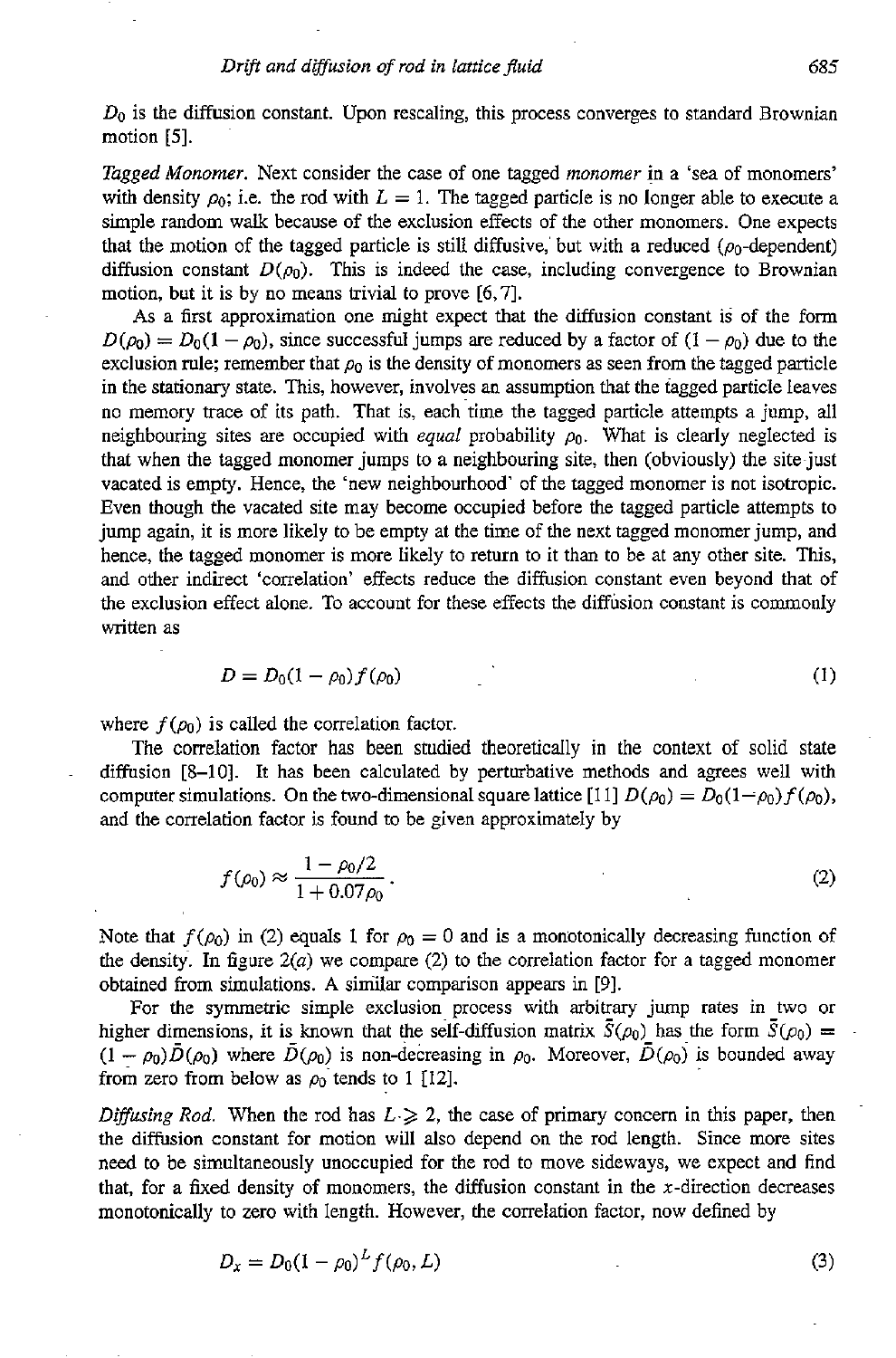

**Figure 2. Correlation factors determined by simulating the diffusion process on lattices of size 16 x 16 with various monomer densities and tagged rod lengths. Averages were taken over an ensemble of5000 independent systems.** *(a)+)* **Correlation factors fordiffusion perpendicular to the rod axis.** (g) **Correlation facton** for **diffusion as a function of length for monomer densities**   $\rho_0 = 0.1$  ( $\square$ ),  $\rho_0 = 0.3$  ( $\bullet$ ) and  $\rho_0 = 0.5$  ( $\lozenge$ ).

has a more complicated behaviour. In particular, the correlation factor appears to be nonmonotonic in the density  $\rho_0$ . Instead, there is a  $\rho_0$  for which  $f(\rho_0)$  has a minimum. This is shown in figures  $2(b)$ –(f). In figure  $2(g)$  we show the length dependence of the correlation factor for various densities. It appears, therefore, that at high densities, the rod is not **as**  likely to return to the site that it has vacated **as** it is at lower densities. For longer rods, this 'critical density' decreases. The diffusion constant for motion parallel to the rod axis appears to be independent of length, to within statistical errors.

### *2.1. Brownian motion*

We wish to show that under a proper rescaling of space and time the rod motion converges to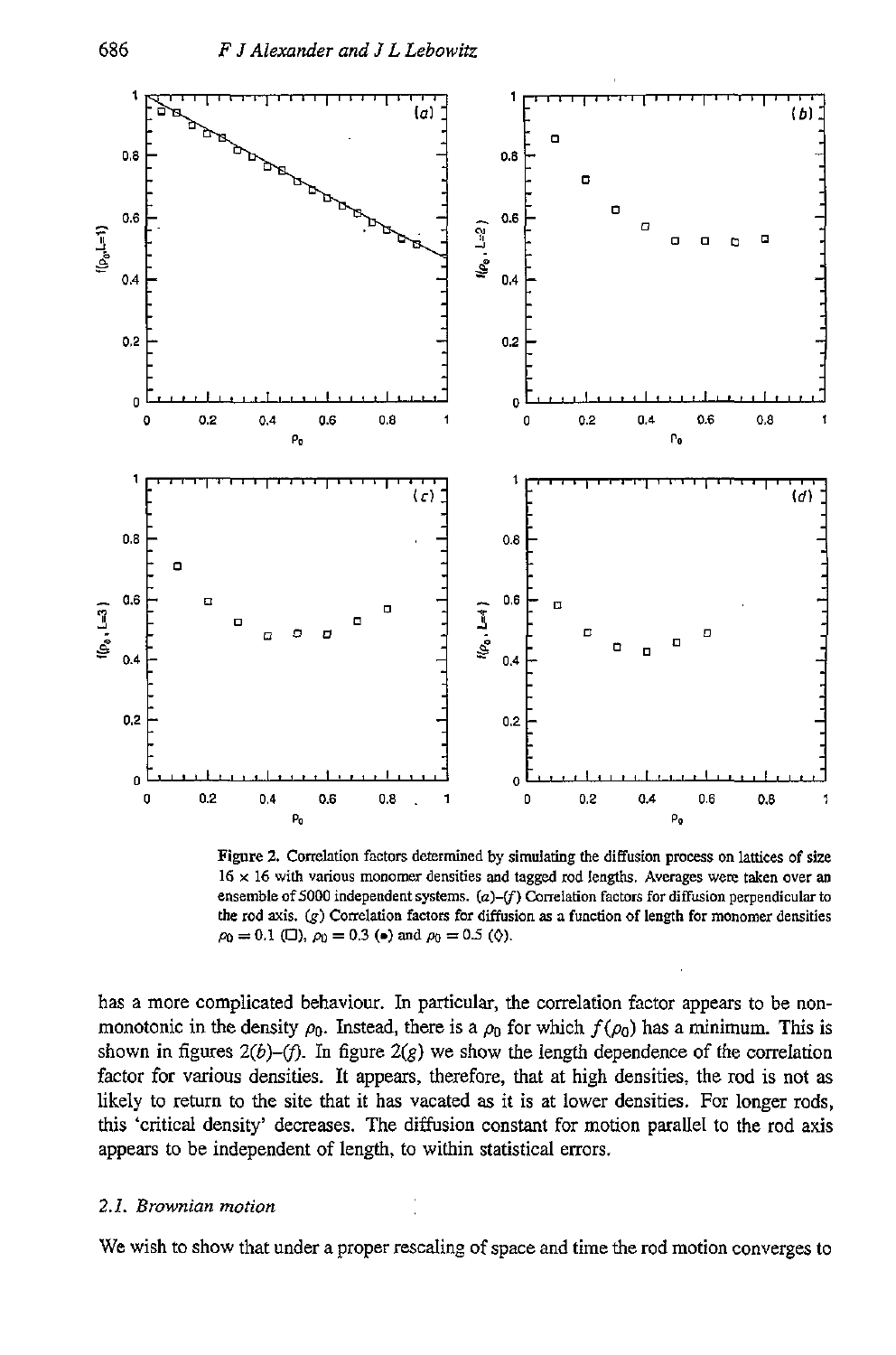

Brownian motion with a positive diffusion constant, as was done by Kipnis and Varadhan [7] for a tagged monomer in a simple exclusion process.

Let  $x_t$  be the position of the rod at time  $t$ . For diffusive processes the length scale over which a particle diffuses is proportional to the square root of the time of evolution. We therefore look at the process on lengths rescaled by  $\epsilon$  and times rescaled by  $\epsilon^2$ . In the limit where  $\epsilon \to 0$ , the rescaled position of the rod,  $x_i^{\epsilon} = \epsilon x_{\epsilon^{-2}i}$ , should behave as a Brownian path.

To prove this, we observe that **as** already mentioned, the uniform product measure conditioned on having a rod at the origin, is a reversible measure for the dynamics as **seen from** the rod. It then follows from DeMasi *et al* 1131 that the tagged particle motion converges to Brownian motion, and all we need to show is that the diffusion constant is strictly positive. We *can* do this by following **Spohn's** extension of the Kipnis-Varadhan argument *[6],* which then gives

$$
\lim_{\epsilon \to 0} \epsilon x_{\epsilon^{-2}t} = (2\mathbf{D})^{1/2} b(t),\tag{4}
$$

with **D**  $> 0$  a positive definite  $2 \times 2$  matrix, and  $b(t)$  a Brownian motion in two dimensions with  $b(0) = 0$ , and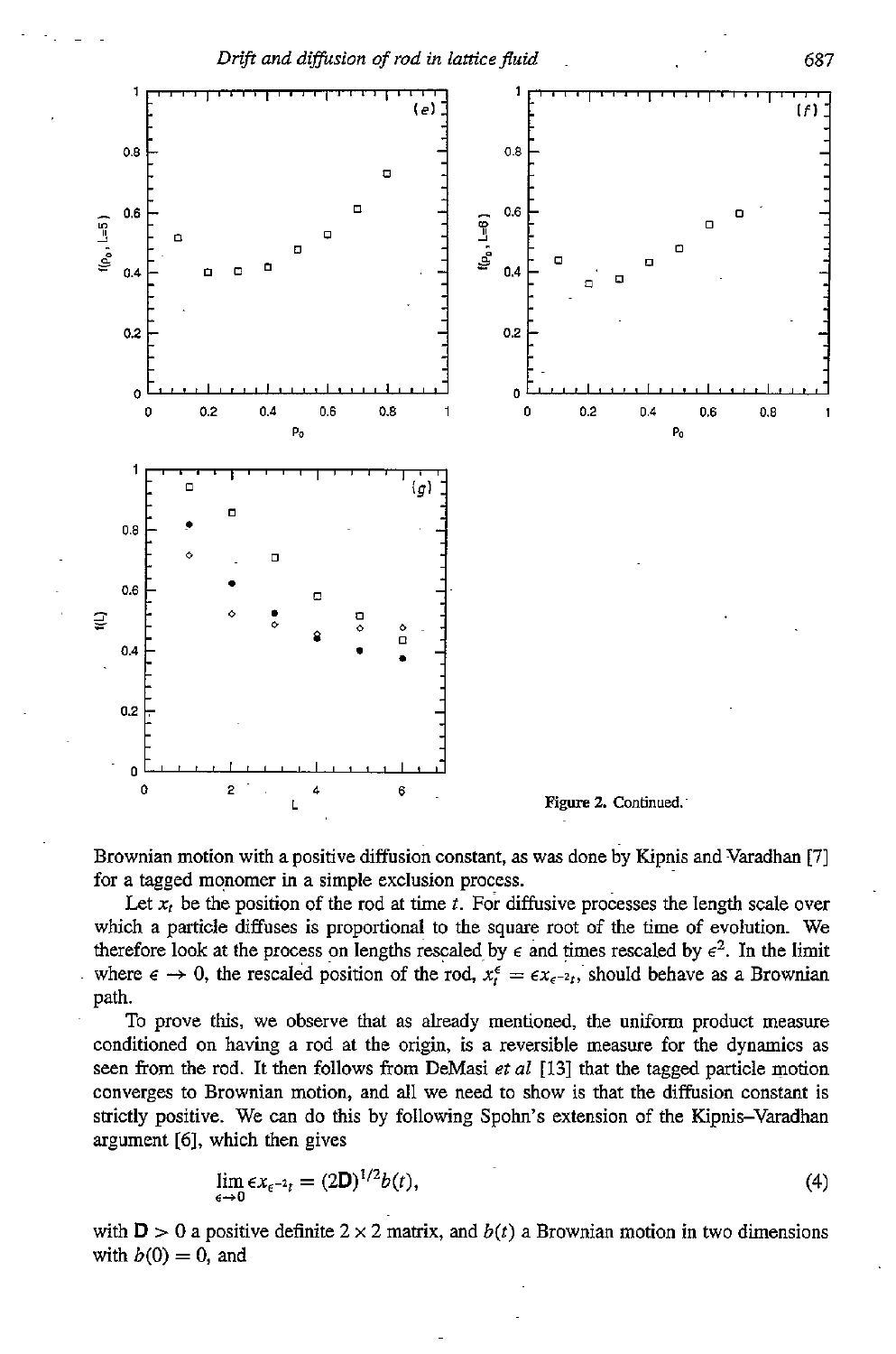$$
\langle b_{\alpha}(t)b_{\beta}(t)\rangle = \delta_{\alpha\beta} \min(t, s) \,. \tag{5}
$$

# **3. Driven system**

For the case of asymmetric jump rates, we carried out simulations on  $N \times N$  square lattices with periodic boundary conditions in both directions. On an initially empty lattice, we placed the rod with length  $L = 1, 2, ...$  and then randomly deposited (the integer part of)  $\rho_0(N^2 - L)$  monomers on the remaining sites subject to the exclusion rule. We simulated the process by randomly selecting a lattice site; if it was unoccupied, we chose another. Once an occupied site was selected, the particle at that location attempted to move to a neighbouring site as dictated by the probabilities  $p(\hat{e})$ :

$$
p(-\hat{e}_1) = 0
$$
  $p(\hat{e}_1) = b_{\parallel}$   $p(-\hat{e}_2) = p(\hat{e}_2) = b_{\perp} = \frac{1}{2}(1 - b_{\parallel}).$  (6)

Next the occupancy of the target site was checked. If that site was empty, the move was successful, otherwise nothing happened, and the process repeated. This simulated the continuous-time Poisson process outlined above, and the jump rates guaranteed that the only conserved quantity was particle number.

For a pure monomer system we know the average velocity of a monomer exactly:

$$
V(1, \rho_0) = b_{\parallel}(1 - \rho_0). \tag{7}
$$

Equation (7) follows from the fact mentioned earlier that a monomer sees a uniform distribution at density  $\rho_0$ , so that the probability that the site adjacent to the monomer is empty is  $1 - \rho_0$ . We compared simulations of these pure monomer systems to (7) and found for runs of 40 000 MCS that the simulated monomer velocities were typically within 1% of their exact values.

In figure **3** we plot the normalized velocity of the rod, defined as the ratio of the measured rod velocity to the known monomer velocity for the same parameters  $V(L, \rho_0)/V(1, \rho_0)$  as a function of its length for three monomer densities  $\rho_0 = 0.25$ , 0.50 and 0.75. The lattice is of size 128  $\times$  128 and the jump rates are  $b_{\parallel} = 0.5$  and  $b_{\perp} = 0.25$ . As can be seen, there is a minimum in these curves, so longer rods move faster! How can this be, given that more sites need to be empty in order for the longer rods to move?

We considered the possibility that this anomaly was a result of finite lattice size. We found, however, that the 'longer rods travel faster' result was only *reinforced* by simulating the process on successively larger lattices. This behaviour is shown in figure 4 where we plot the velocity of an  $L = 3$  and an  $L = 6$  rod as a function of inverse lattice size. For these plots the density of monomers  $\rho_0 = 0.5$  and the jump rates are as before. We allowed the system to evolve for IO000 MCS to reach a stationary state, and over the next 40000-50000 MCS interval determined the rod velocity. These velocities for all but the largest  $N = 256$  and  $N = 512$  lattices were determined from three independent runs. Only one system was simulated for  $N = 256$  and  $N = 512$ .

### *3.1.* Stationary *rod*

It is instructive to consider the process in which the rod is not permitted to move and thus acts as a *fuced* obstacle to monomer motion. Simulating this case, we determined the probability  $P_{\text{stat}}(L)$  that all of the sites immediately to the right of the rod were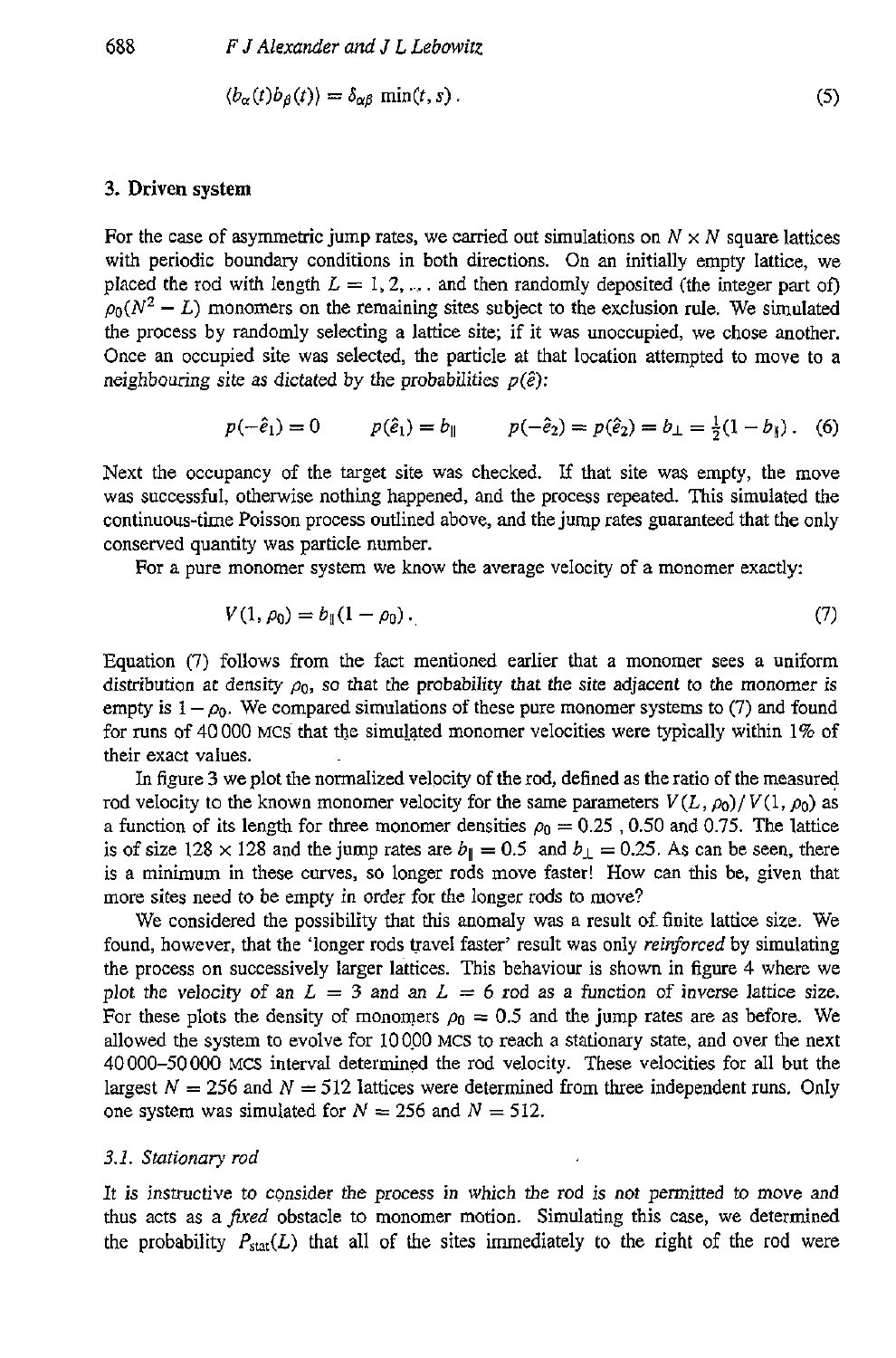

Figure 3. (a) Normalized velocity as a function of rod length for  $\rho = 0.25(\Diamond)$ ,  $\rho = 0.50(\bullet)$ ,  $\rho = 0.75$  ( $\square$ ).  $N = 128$ ,  $b_{\perp} = 0.25$  and  $b_{\parallel} = 0.50$ . (b) Velocity as a function of rod length for  $\rho = 0.50($ •);  $N = 128$ ,  $b_{\perp} = 0.25$  and  $b_{\parallel} = 0.50$ .



**Fip** *4.* **Finitesize** effects: velocity **as** a function of **,inverse lattice** *size* for rod lengths  $L = 6$  ( $\bullet$ ) and  $L = 3$  ( $\Box$ ).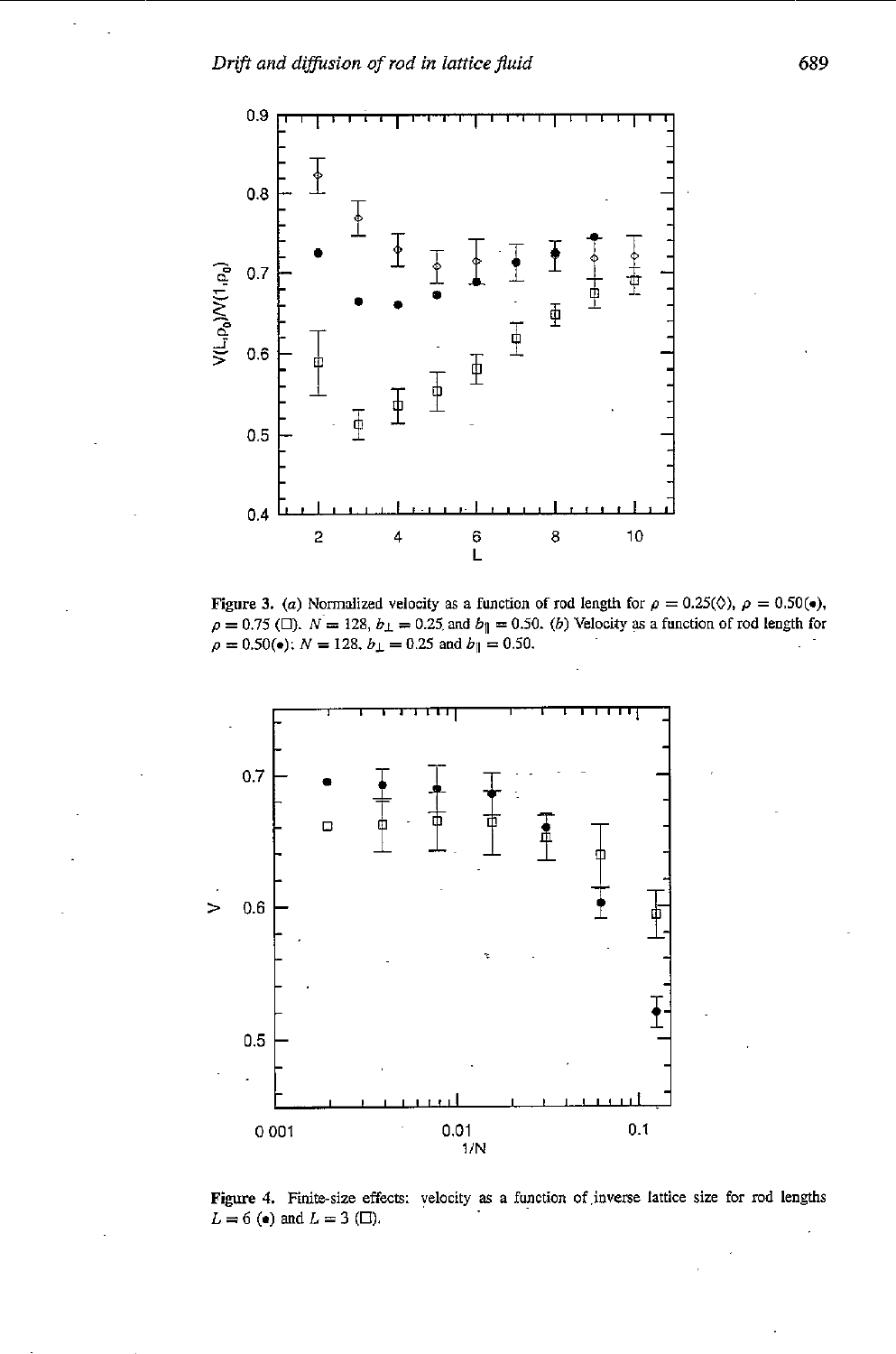

**Figure 5.** Stationary rod. Probability that all sites to the right are unoccupied  $(N = 128)$ . 10 000 MCS *to* **equilibrate. Averages** *taken* **over next 50000** MCS.

simultaneously unoccupied. We found behaviour for  $P_{\text{stat}}(L)$  similar to what we observed in the moving rod case. In figure 5 we show  $P_{\text{stat}}(L)$  for three different monomer densities  $\rho_0$ . The system size was  $128 \times 128$ , and the jump rates were the same as before. Note that the asymptotic behaviour of  $P_{stat}(L)$  seems to be be density-independent!

For a moving rod the normalized velocity, also seemed to become density-independent asymptotically in *L* (figure **3).** This **suggesests** that the long rods, whether stationary or moving, distort the local monomer profile to a state which is  $\rho_0$ -independent.

In the case of a stationary rod, when the monomer density  $\rho_0 = 0.5$ , there is a special symmetry in the dynamics of particles and holes. The average density of holes at **a** site is equal to the average density of particles at the site reflected through the rod axis:

$$
\langle \rho(i\hat{e}_1 + j\hat{e}_2) \rangle_{ss} = 1 - \langle \rho(-i\hat{e}_1 + j\hat{e}_2) \rangle_{ss}
$$
 (8)

where the angle brackets  $\langle \rangle_{\rm ss}$  indicate a steady-state average. Therefore, the average site density along the line containing the rod axis is  $\rho_0 = 0.5$ . In the stationary state density profiles we see this behaviour for  $\rho_0 = 0.5$  (figure 6(*a*)) while for densities  $\rho_0 \neq 0.5$ , there is a 'wing-like structure' in the density pattern **(figure** *6(b))* with a 'wing-like' region of lower (than  $\rho_0$ ) density to the right of the rod. If the monomer density  $\rho_0 < 0.5$ , there is a 'wing-like' region of higher (than  $\rho_0$ ) density to the right of the rod (figure  $6(c)$ ).

### **4. Macroscopic equations**

Our simulations have presented us with an interesting and unexpected dependence of the density in front of the rod as a function of its length. We now describe some related continuum models whose behaviour is quite similar to that of *PSai* for the particle model.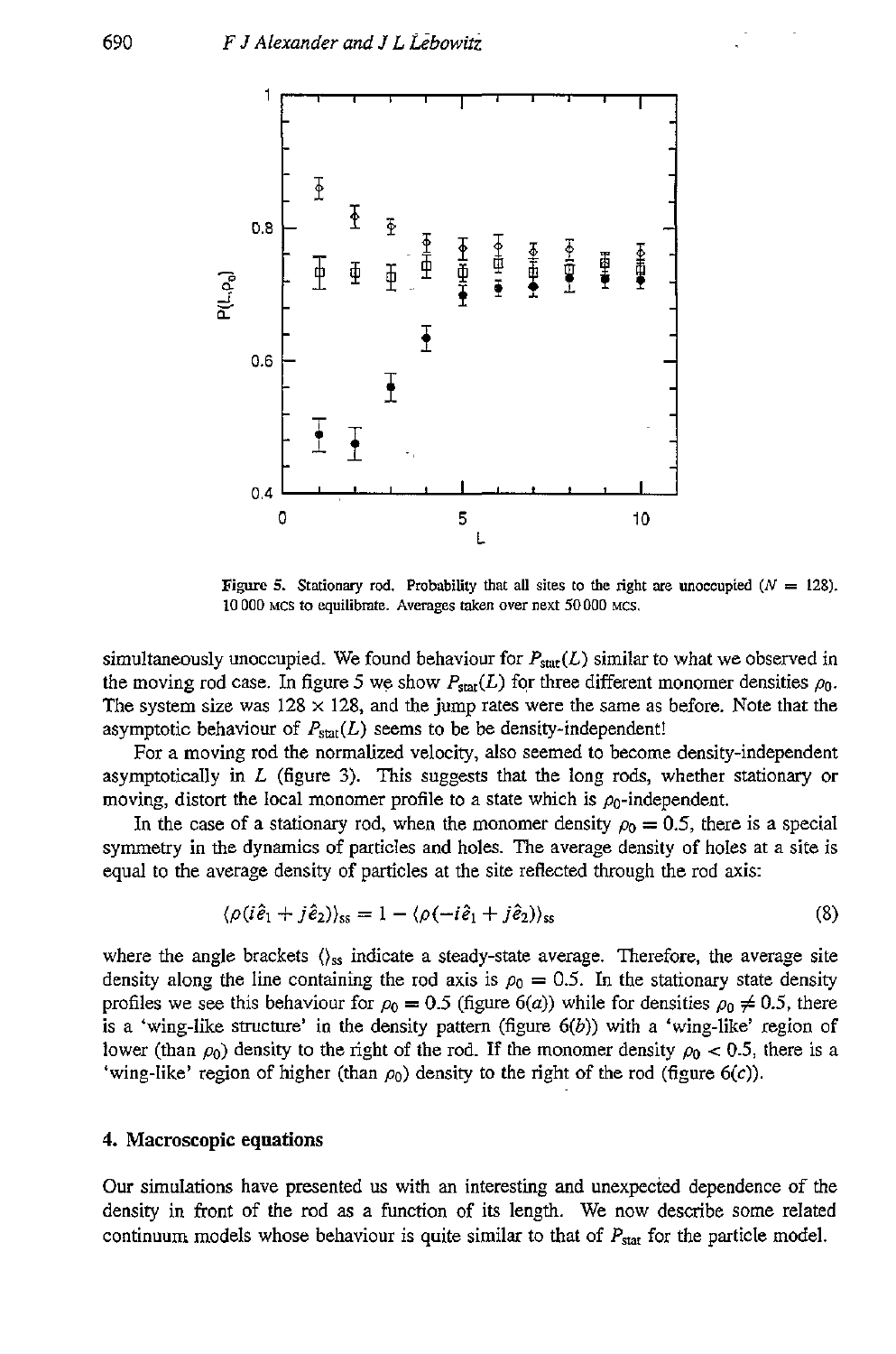



**Figure 6. Average** monomer **density per site. Rod**  length  $L = 6$ . Only sites with average density greater than the lattice average density of monomers are

### *4.1. Macroscopic Equations*

Consider the continuum problem of driven diffusive flow past an impenetrable obstacle in two dimensions. We choose a disk of radius 1 centred at the origin, since for this geometry the problem is exactly soluble.. In the limit of low particle density, the particle current **is**  composed of two terms: a linear diffusion term  $-D\nabla \rho$  and a drift term  $\hat{e}_1v\rho$ . Therefore, the total current is given by

 $(b)$ 

$$
J = -D\nabla \rho + \hat{e}_1 v \rho. \tag{9}
$$

and using the equation **of** continuity .

$$
\frac{\partial \rho}{\partial t} = -\nabla \cdot J \tag{10}
$$

we have

$$
\frac{\partial \rho}{\partial t} = D \Delta \rho - v \frac{\partial \rho}{\partial x}.
$$
\n(11)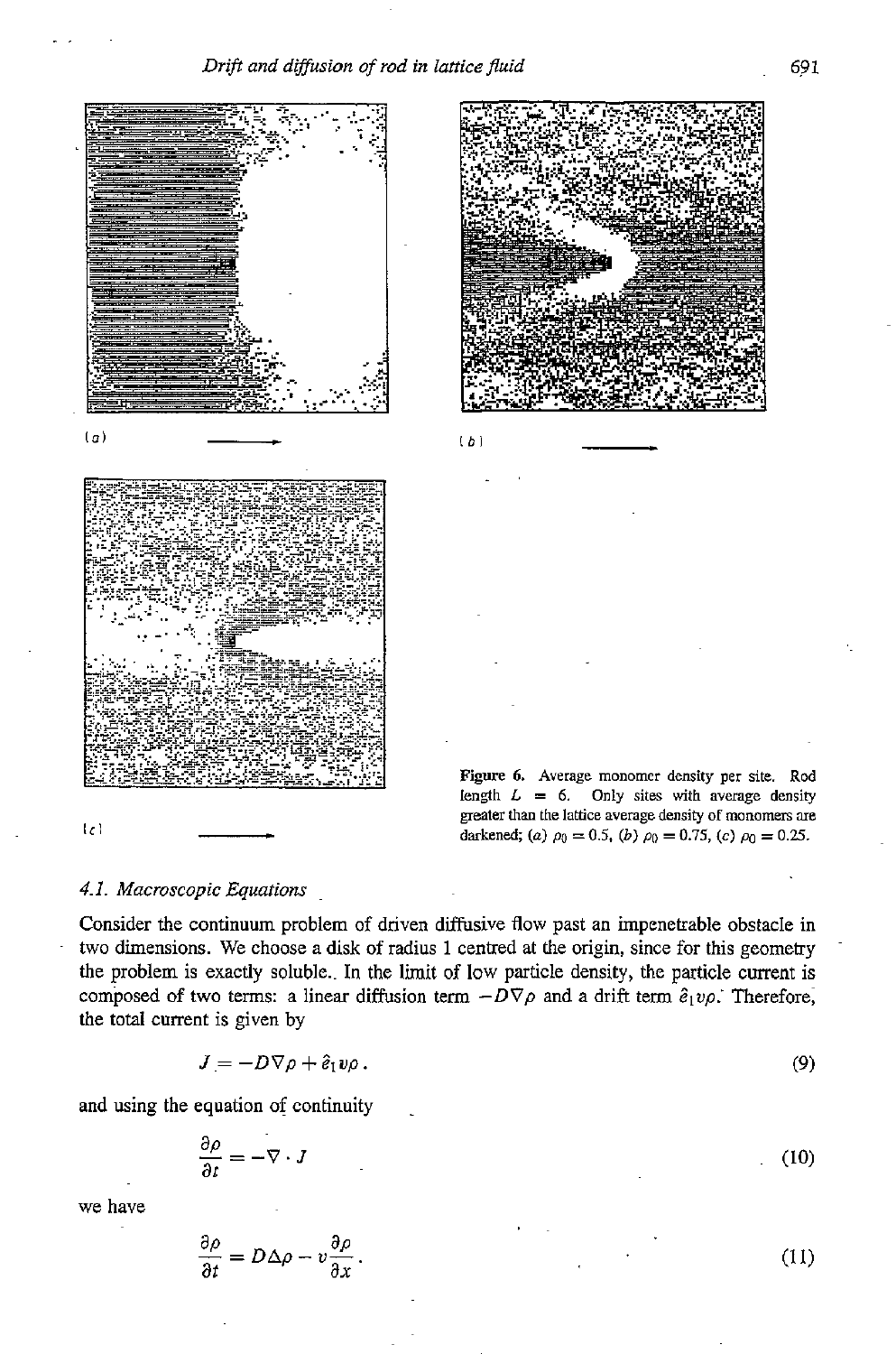

**Figure 7. Map of density** *p* for linearized **diffusive** drift **past** a **disk.** profiles **are** obtained from **the exact solution of Philip** *et al* **[14].** 

The boundary condition prohibiting a particle current from crossing the disk surface is, according to equation *(9),* 

$$
D\frac{\partial \rho}{\partial r}\bigg|_{r=1} = v\rho\cos\theta\tag{12}
$$

at the surface. Here  $\theta$  is the angle measured from the positive x-axis.

Note that while our particle model, has an upper bound on the particle density per site,  $0 \leq \rho \leq 1$ , the continuum (11), (12) impose no such condition. Nevertheless, we expect equations (Il), *(12)* to provide a qualitative understanding of the density profile when the particle density is low,  $\rho \ll 1$  and the drift is weak relative to the diffusion  $v/D \ll 1$ .

Equations (11), (12) were recently studied in the context of unsaturated flow of ground water past obstacles by Philip *et a1* **1141** and solved exactly in the form of an infinite series

$$
\frac{\rho(r,\phi)}{\rho_0} = 1 + 4e^{(vr/2D)\cos\phi} \bigg( \sum_{j=1}^{\infty} \frac{jI_j(v/2D)}{K_j(v/2D)} K_0(v/2D) + \sum_{n=1}^{\infty} (-1)^j K_n(v/2D) \cos n\phi \bigg[ \frac{nI_n(v/2D)}{K_n(v/2D)} + 2 \sum_{j=n+1}^{\infty} \frac{jI_j(v/2D)}{K_j(v/2D)} \bigg] \bigg). \tag{13}
$$

The qualitative features of the density profile (figure 7) resemble those observed in the simulations of monomer flow past a stationary obstacle (figure *6(b)).* Namely, to *the* right **of** the disk there is a 'shadow region' with particle densities lower than the asymptotic density:  $\rho(r, \phi)/\rho_0$  < 1. There are lobes which extend around the disk with a higher density, and there **is** a boundary layer region of much higher density immediately to the left.

*4.1.1. Discretized equations.* We have also analysed a continuous-density, correlationless version of the particle process. In this case we replace the Boolean variable  $\eta(x)$ , representing the particle occupation number, by a continuous density  $\rho(x)$ ,  $0 \le \rho(x) \le 1$ . At each time step there is a flux J of density out of a site *x* to each of its neighbours. This flux consists of two contributions. The first

$$
J_{\text{drift}} = v\rho (1 - \rho)\hat{\varepsilon}_1. \tag{14}
$$

results from the drift and the second

$$
J_{\text{diff}} = D \nabla_{\perp} \rho \tag{15}
$$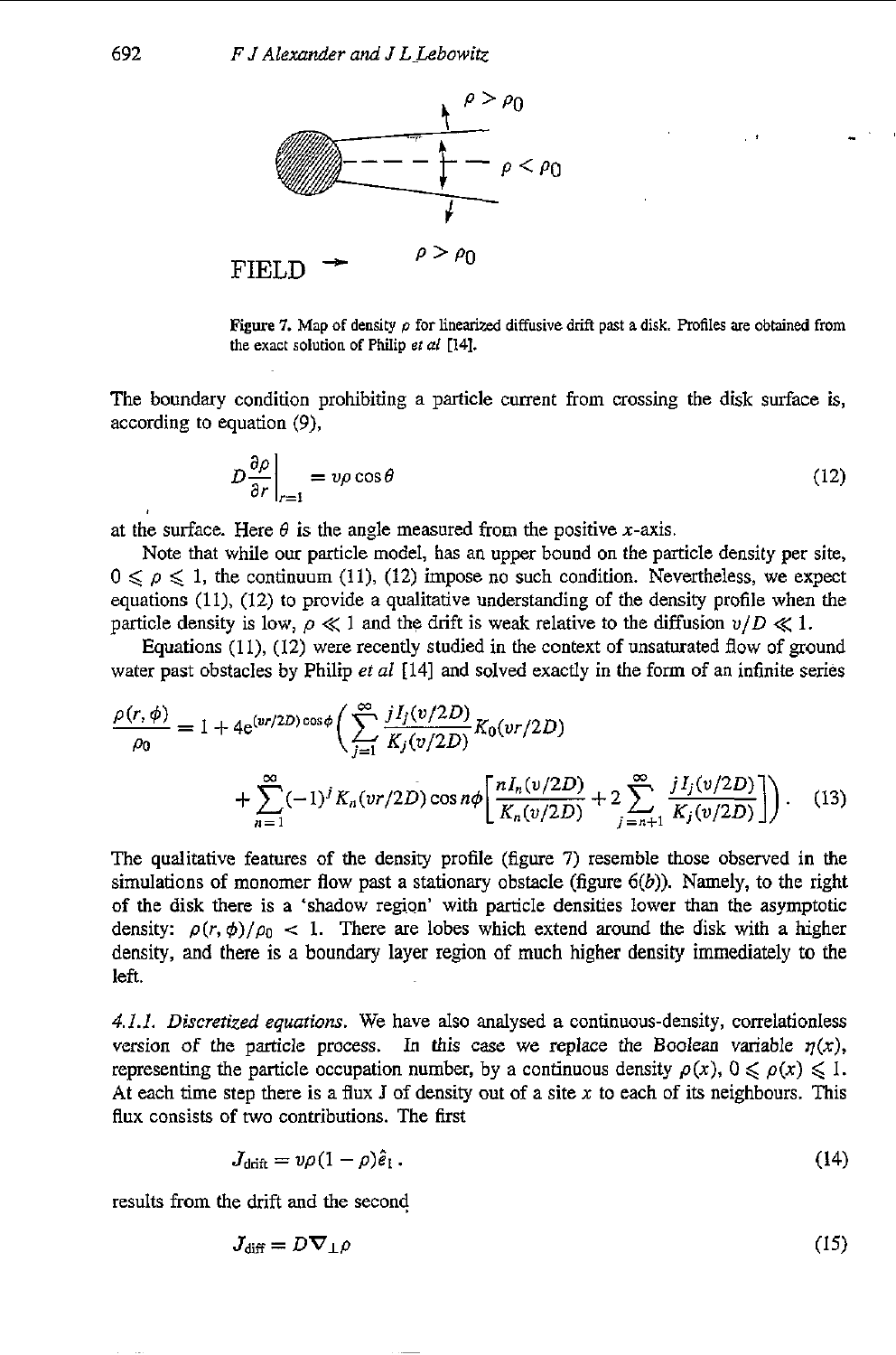

**Figure 8.**  $P_{\text{stat}}(L)$  for the linearized discrete equation with  $D = 0.25$ ,  $\rho_0 = 0.5$ , and  $v = 0.50$ ,  $N = 128$ .

a diffusive **flux** perpendicular to the drift. This process arises from a naive finite differencing of Burgers' equation

$$
\frac{\partial \rho}{\partial t} = D \frac{\partial^2 \rho}{\partial y^2} - v \frac{\partial \rho (1 - \rho)}{\partial x}.
$$
 (16)

We further impose the condition that there can be no **flux** through a length *L* (rod) obstacle centred on the origin and oriented perpendicular to the drift. In addition to the nonlinear drift we have also considered a linearized version:

$$
J_{\text{drift}} = v\rho \hat{e}_1. \tag{17}
$$

Of interest are the steady-state local densities at sites immediately to the right of the obstacle. We relate these densities to the probability that all **of** these sites are simultaneouly unoccupied through

$$
P_{\text{stat}}(L) = \prod_{\text{sites to right of rod}} (1 - \rho(x)). \tag{18}
$$

This approach assumes no correlations between monomers in the actual particle process.

In figure 8 we show the results for the linear process. This was run on a  $128 \times 128$ lattice with periodic boundary conditions in both directions. For comparison, we have set  $D = 0.25$ , the same as the perpendicular rates in the particle process, and  $v = 0.5$ . Note that  $P_{\text{stat}}(L)$  is monotonically decreasing in L.

In figure 9 we plot  $P_{stat}(L)$  as a function of rod length for the discrete nonlinear process with initial densities  $\rho_0(x) = 0.25$ , 50 and 0.75 with  $D = 0.25$  and  $\nu = 0.50$ . The results look very similar to those obtained from simulations of the particle process **as** seen in figure *5.* ..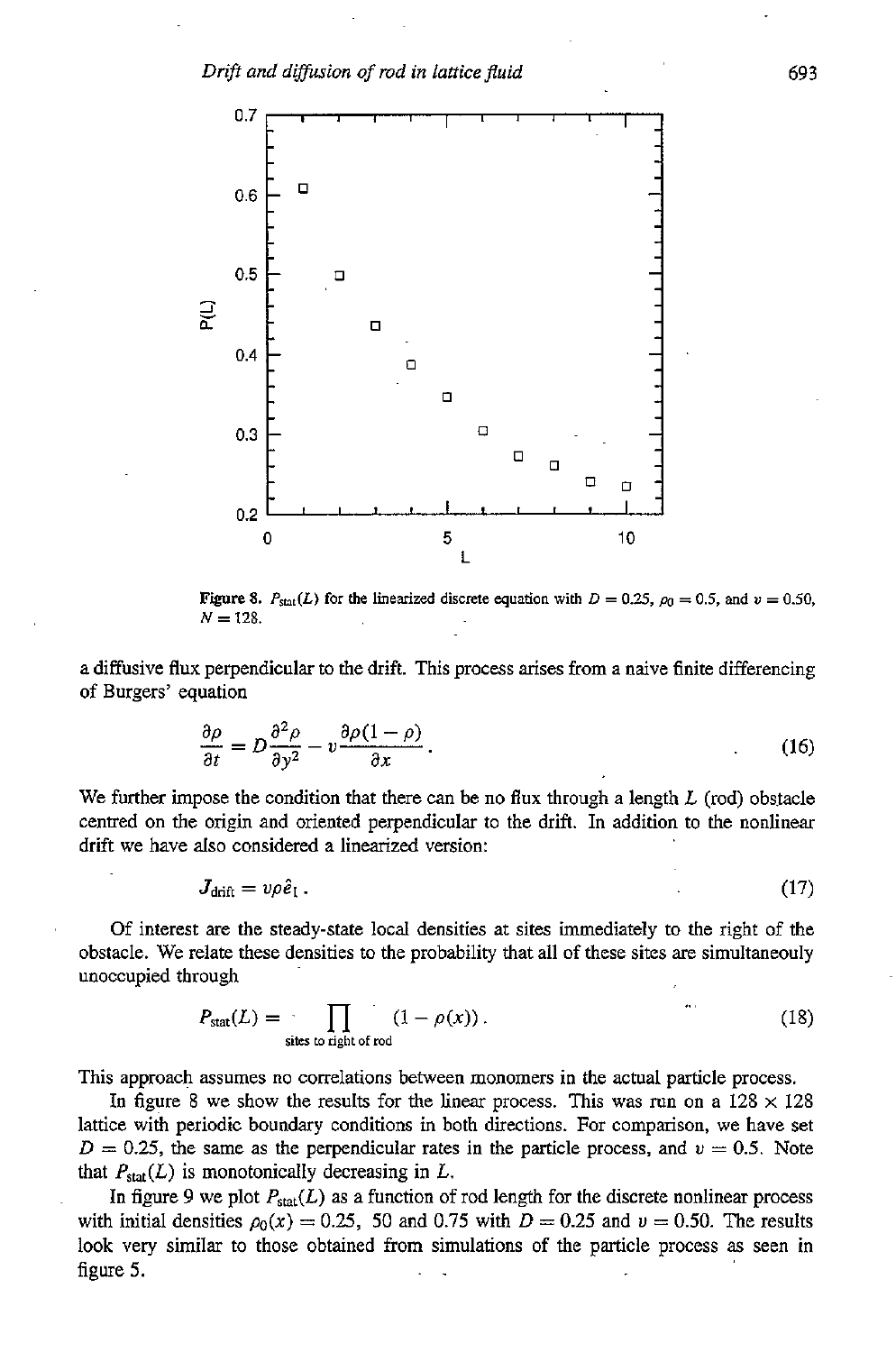

**Figure 9.**  $P_{\text{stat}}(L)$  for the nonlinear discrete equation with  $D = 0.25$ ,  $\nu = 0.50$ .  $\rho_0 = 0.25$  (x);  $\rho_0 = 0.50$  (e), and  $\rho_0 = 0.75$  (EI),  $N = 256$ .

### *5.* **Summary**

We have studied an interacting particle model with two kinds of particles on a lattice. While some of its properties were expected and are well understood (e.g. flow patterns and convergence to Brownian motion) others were surprising and remain unexplained except at a heuristic level.

The anomalous behaviour of the rod velocity, *V(L)* and probability that all sites to the right of the rod are unoccupied  $P_{\text{stat}}$  appears to be a result of the exclusion rule in the particle dynamics and the blocking effect of the rod. We have shown that steady-state values of the continuous density process reveal similar behaviour, so that the effect seems to have a hydrodynamic explanation. However, we have not shown that this is the appropriate hydrodynamic limit of our model. This remains an open problem.

Why  $P_{\text{stat}}$  is density-independent (and length-independent) for asymptotically long rods, is also an open problem. The anomalous behaviour appears to result from the fact that the blocking of long rods is primarily at the ends. Long rods create a larger depletion region (more holes) to the right of them. These holes are then driven to the left and replace particles near the edges. The longer the rod, the lower the density near the edges. Near the rod (for long rods) a density profile is established which is independent of the asymptotic density of monomers  $\rho_0$ .

### **Acknowledgments**

This work was supported by AFOSR Grant AF-0115. FJA was also supported by a Rutgers University Excellence Fellowship and by the Department of Energy at Los Alamos LA-UR-93-1572. We thank M G Ancona, Z Cheng, G L Eyink, P Ferrari, P Garrido, S Janowsky,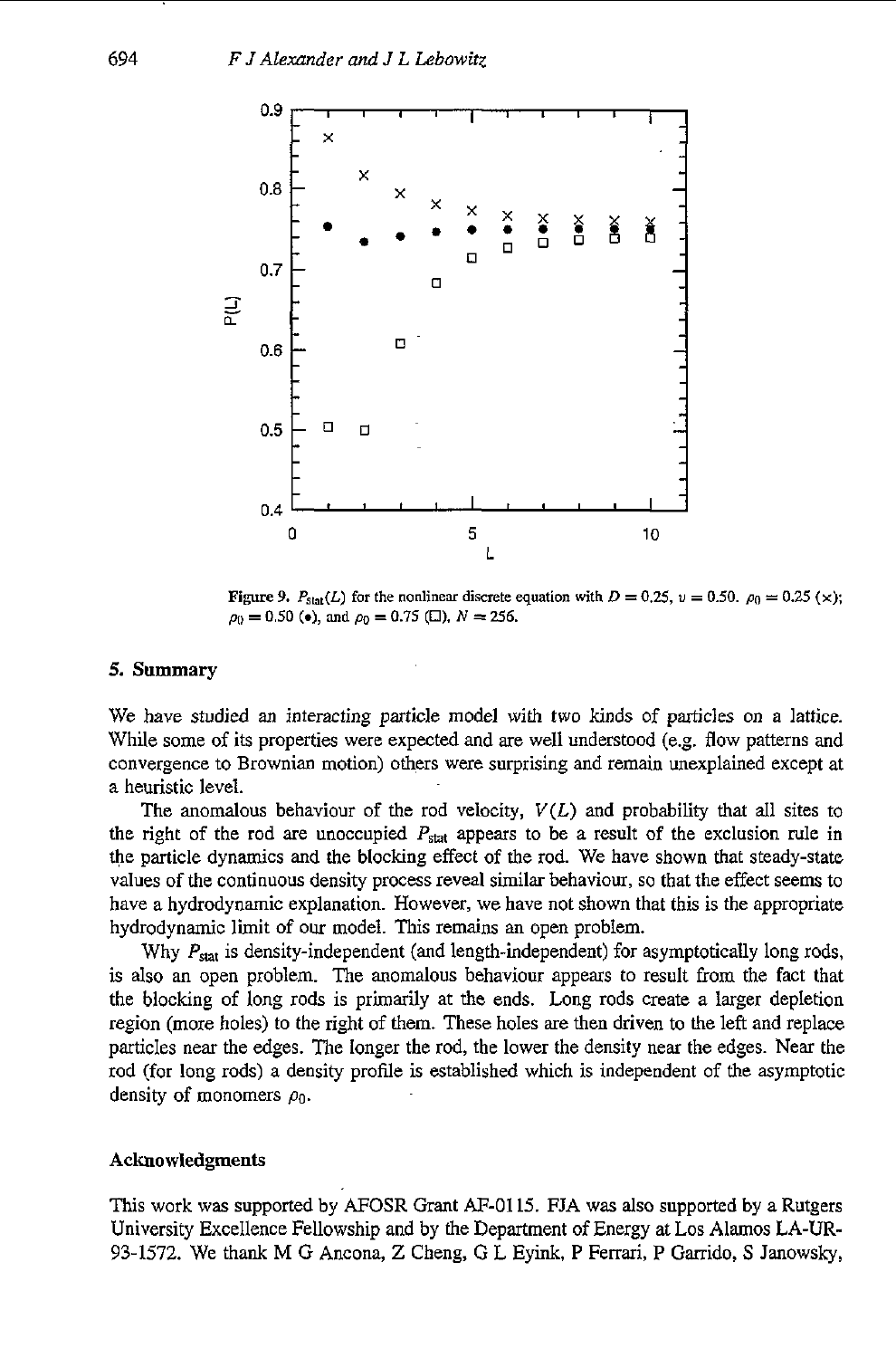J Keller, R Mainieri, P Rosenau, H Spohn, J Steif, H van Beijeren and *S* R *S* Varadhan for many fruitful discussions. **FJA** thanks S Chen and G D Doden for their **support** at Los AIamos National Laboratory.

### **Appendix. Weak-field limit**

Here we calculate the density profile *of* monomers where one site is blocked and the asymmetry in the jump rates, along the positive  $\hat{e}_1$  axis, is weak. It is convenient to work in the language of spins  $s = \pm 1$  using the relationship

$$
s(x) = 2\eta(x) - 1.
$$
 (A1)

We also translate the average monomer density  $\rho_0$  into the net magnetization  $m = 2\rho_0 - 1$ . We then have the master equation

$$
\frac{\partial \langle s(x) \rangle}{\partial t} = \sum_{|y-x|=1} \langle (s(y) - s(x)) c(x, y; s) \rangle \tag{A2}
$$

with jump rates from  $x$  to  $y$  in the configuration  $s$ 

$$
c(x, x \pm \hat{e}; s) = \begin{cases} 1 & \text{if } \hat{e} \neq \pm \hat{e}_1 \\ (1 \pm \epsilon/2)(s(x) - s(x \pm \hat{e})) & \text{if } \hat{e} = \hat{e}_1 \text{ and } x \neq 0, \mp \hat{e}_1 \\ 0 & \text{in other cases.} \end{cases}
$$

This gives

$$
\frac{\partial \langle s(x) \rangle}{\partial t} = \left\langle (s(x + \hat{e}_1) - s(x))(1 - \epsilon/2)(s(x + \hat{e}_1) - s(x)) \right\rangle (1 - \delta_{x,0})(1 - \delta_{x,-\hat{e}_1}) \n+ \left\langle (s(x - \hat{e}_1) - s(x))(1 - \epsilon/2)(s(x) - s(x - \hat{e}_1)) \right\rangle (1 - \delta_{x,0})(1 - \delta_{x,\hat{e}_1}) \n+ \sum_{\hat{e} \perp \hat{e}_1} \left\langle (s(x - \hat{e}) - s(x))(s(x + \hat{e}) - s(x)) \right\rangle (1 - \delta_{x,0})(1 - \delta_{x,\hat{e}_1}).
$$
\n(A3)

The steady-state  $(\partial \langle s \rangle / \partial t = 0)$  solution of this equation is to zeroth order in  $\epsilon$ 

$$
\langle s(x) \rangle_0 = \delta_{x,0} + (1 - \delta_{x,0})m \tag{A4}
$$

i.e. the site at the origin always has spin **up** (occupied), while all other sites have average magnetization *m* (particle density  $(m + 1)/2$ ).

To first order in *E* **we** have

$$
0 = (\Delta_{\parallel} + \Delta_{\perp})\langle s(x)\rangle_{1} + (\langle s(x)s(x+\hat{e}_{1})\rangle_{0} - \langle s(x)s(x-\hat{e}_{1})\rangle_{0}) + \sum_{\hat{e}\perp\hat{e}_{1}} \delta_{x,-\hat{e}}\langle s(-\hat{e})\rangle_{1} + \sum_{\hat{e}\perp\hat{e}_{1}} \delta_{x,\hat{e}}\langle s(\hat{e})\rangle_{1} - \delta_{x,0} (\langle s(\hat{e}_{1})\rangle_{1} + \langle s(-\hat{e}_{1})\rangle) - \delta_{x,-\hat{e}_{1}} (m-1-\langle s(-\hat{e}_{1})\rangle_{1}) - \delta_{x,\hat{e}_{1}} (-m+1-\langle s(\hat{e}_{1})\rangle_{1})
$$
(A5)

Here  $\Delta_{\perp}$  and  $\Delta_{\parallel}$  are finite-difference Laplacians

$$
\Delta_{\perp} s(x) = s(x + \hat{e}_2) - 2s(x) + s(x - \hat{e}_2)
$$
 (A6)